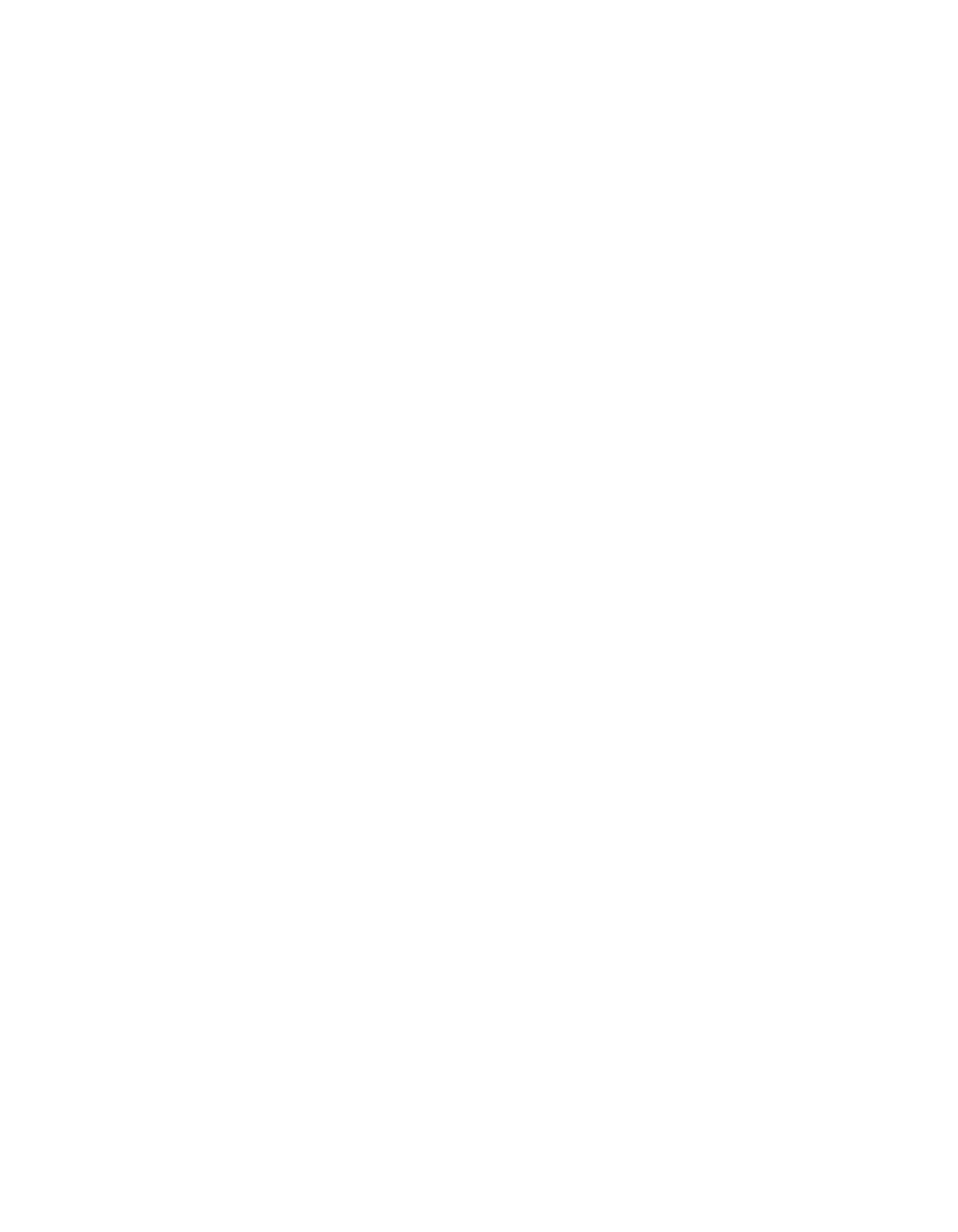### OUTSOURCE YOUR SALES TO YOUR CUSTOWERS THEY'LL LOVE IT.

**TARK AND REAL PROPERTY AND REAL PROPERTY.** 

#### **IN THE B2C WORLD, MANY CUSTOMERS VALUE AND PREFER SELF-SERVICE CHANNELS TO HUMAN INTERACTIONS.**

Think about it. Our ability to self-serve is in almost every aspect of our daily lives, from checking out at the grocery store to banking, checking in at the airport, to even ordering lunch via a mobile app.

By contrast, many B2B customers still use "live" service channels for procurement – even if these experiences require significantly more time and effort on their part. And many of these individuals have an ingrained habit of thumbing through a catalog and picking up a phone to place an order. They may even enjoy having a relationship with the sales rep at the other end of the line.

Unfortunately for these B2B holdouts, their work styles have become very old school. According to Forrester, "Across all demographics, channel usage rates are also quickly changing: we've seen a 12% rise in web self-service usage."

#### **W hy self-serv ice i s a g o o d d eci s ion for the b2b customer.**

One question B2B companies should ask themselves: what is more important, a relationship or a satisfying user experience? Most people want a good experience when they buy or use something. They want low-friction transactions, and they want to accomplish them now. Evidence shows that a well designed self-service scenario tends to deliver a better user experience. Consider a few of the comments from a Harvard Business Review article entitled *"Why Your Customers Don't Want to Talk to You"*:

- "Apart from the time it saves me, I also feel assured that no mistake has been made with my order"
- "Dealing with a human at a company is nearly always slow"

"More and more customers are looking for better and smart self-service, they don't want to simply have to wait in line to get a product and/or a service."

"People don't want to be harassed. They also want to be in control. Those are two powerful desires leading to a preference for self service.

"Bingo! For the transactional daily business I conduct most often, I want to accomplish it myself without having to defend, justify, or put up with an agent. It's called independence."

"Much of the problem is how companies have defined "relationship," and many of them simply meant "some way to stay in contact with the customer, to sell more stuff."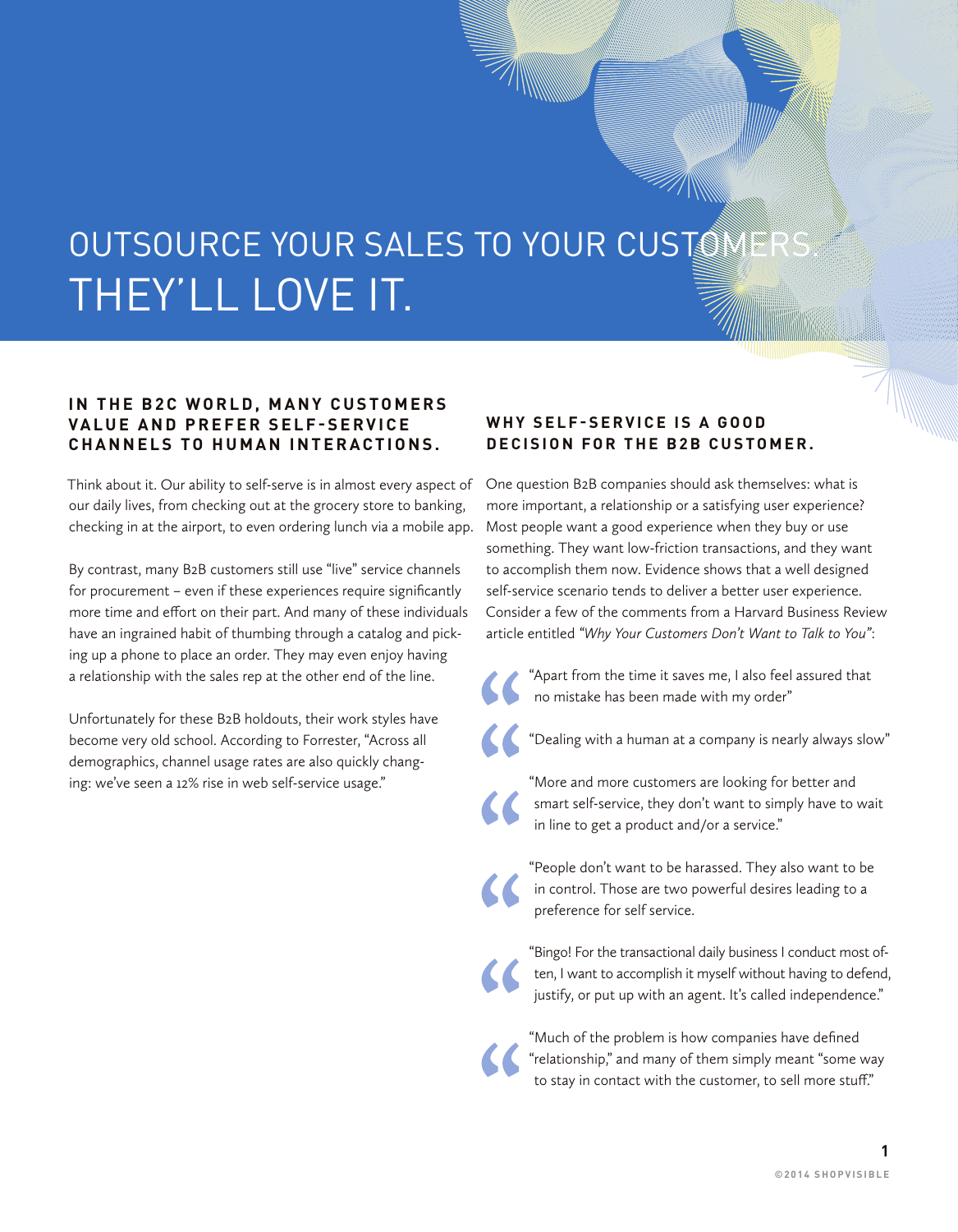What is it that makes self service so appealing? It's probably a compound effect of all these advantages:

- Efficiency of the interaction
- Satisfaction of being in control
- Ability to "time shift" the service experience to fit the customer's schedule, not the provider's
- Fear of high pressure sales tactics
- And maybe most frightening of all to corporate executives, the reduced importance of the "relationship" in comparison to the "experience"

**FORRESTER FOUND THAT THE OFFLINE CUSTOMERS** WHO CHANGED TO AN ONLINE **PURCHASE ENVIRONMENT SPENT MORE MONEY PER TRANSACTION AFTER THE SWITCH. THE SAME RESEARCH ALSO SHOWS THAT CUSTOMERS ARE LESS EXPENSIVE TO SUPPORT ONCE THEY MIGRATE ONLINE.** 

#### WHY SELF-SERVICE MAKES **SENSE FOR B2B COMPANIES**

Companies are realizing that enabling self-service support is good for business and good for customer satisfaction. First and foremost, buyers who go online and order for themselves have higher order value. Forrester found that the offline customers who changed to an online purchase environment spent more money per transaction after the switch. The same research also shows that customers are less expensive to support once they migrate online.

By spending less time on tasks such as basic re-ordering, salespeople have new freedom to spend their valuable time building new relationships within the company, prospecting other accounts, or pursuing other high value activities such as training and more premium sales.

Online self-service also allows firms to attract and service a new class of customers, who are profitable to them only as online customers. It wouldn't make sense for the company to dedicate sales resources to personally call on this group of smaller-volume purchasers. But in a self-serve environment, these relationships can be very low maintenance and ultimately profitable.

#### **A SUCCESSFUL SELF-SERVICE STRATEGY ELIMINATES CHANNEL CONFLICT BY BEING THOUGHTFULLY APPLIED THROUGHOUT the purchas i ng l i f ecycl e**

It should be noted that the realization of a self-service strategy does not just magically happen within an organization. Sales, marketing, eCommerce, distribution partners and customer service departments have to work together cohesively to successfully deliver on these strategies and optimize the customer experience. Channels have to be aligned, and incentives need to promote the cross channel activity, and not create conflict among them.

Self-service can occur throughout the entire purchase lifecycle but it makes most sense the further down that funnel the customer is. In many cases, especially with high value or specialty products, high touch interactions may be necessary.

However, when a decision is made, future interactions can become more "transactional." Once customers are buying, it's a good idea to introduce product assortment, and let customers educate themselves with rich product information, interactive videos, etc. The same goes for reordering, replenishment, accessories, shipping, tracking - those are routine activities customers enjoy doing on their own and at their own convenience.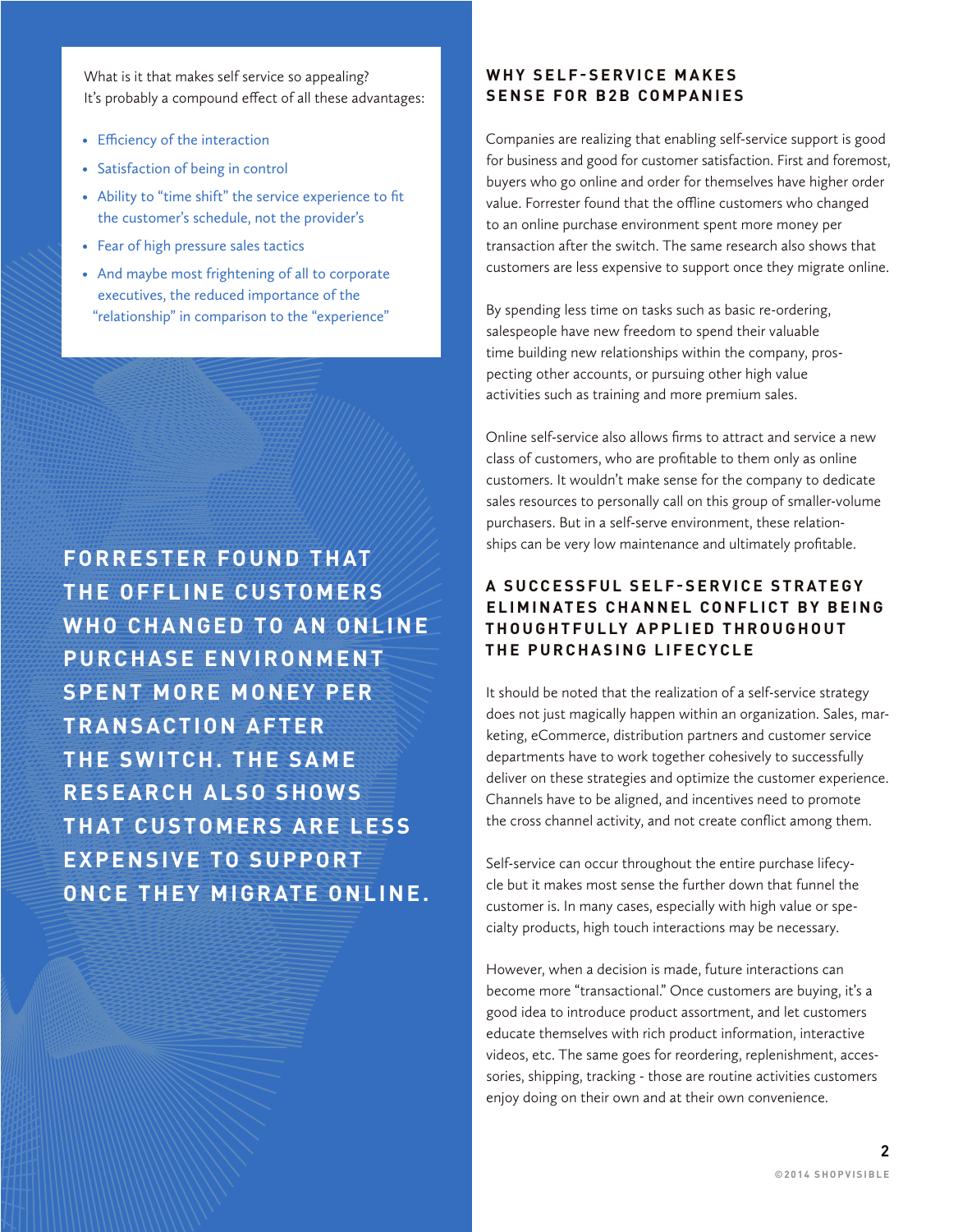## $S$ **ELF**  $S$ **ERV**

**Below are few everyday scenarios where self-service saves time, increases accuracy, and puts both the sales team and customers in control.**

#### **THE FACILITY MANAGER**

low on parts for upcoming machinery maintenance. He goes online to his parts provider, views his previous orders, and re-orders exactly what he needs. The system also recommends the appropriate accessories and installation tools, and he realizes he could use those too. He places his order and is back on track with his day in minutes.

#### **the researcher**

samples. She needs to have the authorization from the department chair to place the order but she can go online to the supplier, set up the order according to the department's agreed upon pricing, and route the order to department chair to authorize and place the final order.

#### **the market i ng manager**

The marketing manager for an insurance company needs to order logo gear for the sales team across the country. He's able to log on to the seller's system, see his company's logo wear, and the contractually agreed product assortment and price schedule. He can see that they have available inventory and places an order for 100 golf shirts and 100 boxes of their logo pens – and selects from the different locations in his account history to While a facility manager is on the phone, he realizes he is  $\parallel$  have them sent to all the separate appropriate field offices.

#### **the sales rep**

A sales rep is onsite speaking with a plant manager at a manufacturing facility and is telling him about a new piece of safety equipment. Instead of pulling out a printed catalog, the sales rep is able to pull up the online catalog of all the new products using her iPad to show the new product. There is so much more information available online, including pictures, specifications, and videos, that the A university researcher is in need of some specific virus europeent makes a decision on the spot to place an order.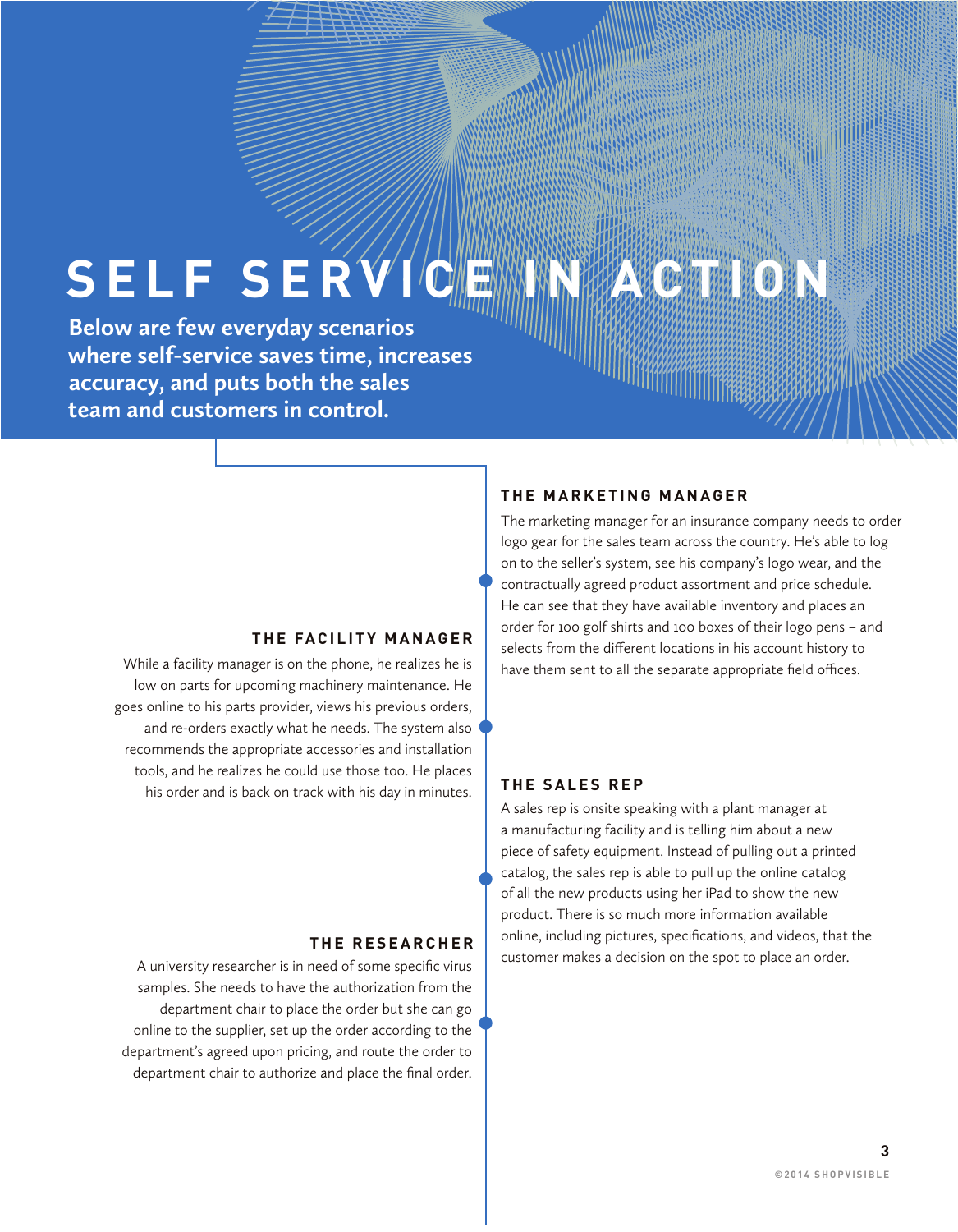#### **KEY ELEMENTS OF A "BEST PRACTICES" APPROACH TO ONLINE SELF-SERVICE**

One of the largest inhibitors to B2B self service, is the quality of the self-service experience provided by the B2B website. Because of their everyday experiences as consumers, customers have low thresholds for frustration when it comes to search, navigation, ordering and tracking. Instead companies should strive to create a user experience that makes them get excited by your products or services. Here are some key elements to incorporate:

- • Easy, filterable and guided navigation
- In-site search
- Rich product displays
- Detailed product information (with specifications, multiple product views, pricing, etc.)
- • Recognize "me" with my account information and order history
- Click to chat
- Merchandising: similar products / alternative products; crosssell / upsell; kits and bundles
- Stock status (in stock, out of stock, back-order)
- • Ratings and reviews
- • Access to orders, ability to repeat orders, and to schedule continuity/reorder programs
- Shipment tracking
- • Returns management
- Contact sales
- Request for quote (if pricing is not directly available)
- Configurable products (build your own, or build your bundle)

#### **Apple Ge n iu s B a r CUSTOMERS ORDER UP THEIR OWN SELF-SERVICE**

网络医宫

When it comes to service, nothing peeves customers more than having to wait in line or have technicians unable to help them when they finally do interact in person. B2B companies can learn a lesson or two from the customer experience at Apple.

Apple has done a great job of creating online self-service options that enable their customers to accomplish the majority of their ordering and service on their own (and there are few more passionate groups of customers than Apple's). And when it does come time to interact with a trained representative of the company, the Apple Genius Bar has taken the pain out these scenarios, also through a level of self-service.

Customers go online to schedule a service appointment at a time and place convenient for them. At the same time, they also outline their problems. Appointment times are scrupulously adhered to, so there is little wait. Apple technicians know what products the customer has before they show up, and they frequently have already researched solutions. Many times problems are resolved on the spot. NPD Group has found that of the Apple customers who have taken devices to the Genius Bar, 90% came away "extremely" or "very satisfied" with the service they received.

The takeaway: Creating complementary online and offline self-service and web-assisted service scenarios will be successful. If it eliminates waiting times and frustration, customers are happy to self-serve and will reward those who give it to them in a convenient, easy to use way.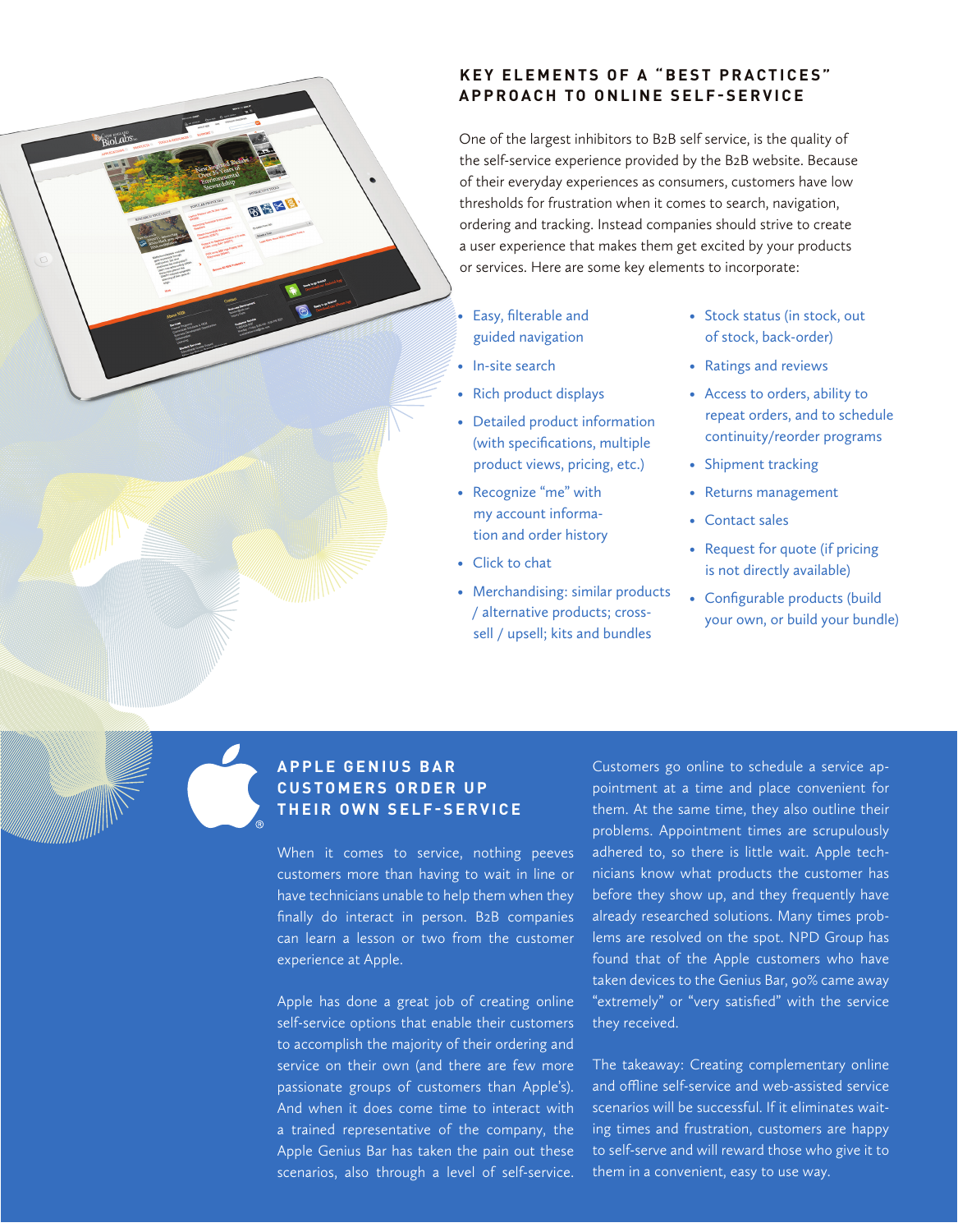#### **HOW TO CONVINCE YOUR SALES TEAM SELF-SERVICE IS GOOD FOR THEM**

Sales people can frequently be the last holdouts in an organization when it comes to moving forward with customer self service. Why? They may fear losing customer control, a diminished customer relationship, as a precursor to reduced commissions, or simply a process change that will require extra work on their behalf. Here is how to convince them otherwise:

- They will spend less time supporting lower value customers, more time on higher value customers.
- They can "outsource" annoying paperwork to the customer, who will be less likely to make data entry errors and reduce returns.
- They will have more time available to pursue new accounts, or new contacts within existing accounts.
- Research shows customers who self serve spend more and are more satisfied.
- Organizational structure/process won't penalize sales commissions for online sales.

#### **Con clus io n**

From a business standpoint, B2B companies should welcome self-service with open arms. Customers who go online and order for themselves are happier, and have higher order value. For sales personnel, the time it takes to service customers is now lower. High value sales time can now be spent building new relationships, selling bigger ticket items and helping customers understanding these new ways of ordering and reordering.

A caveat: customers value effective, well-designed selfservice, not just anything a company slaps together.

Ultimately, if you do a good job and give them a good experience, they will be more satisfied, more loyal, and more likely to refer your company to others.

**5**